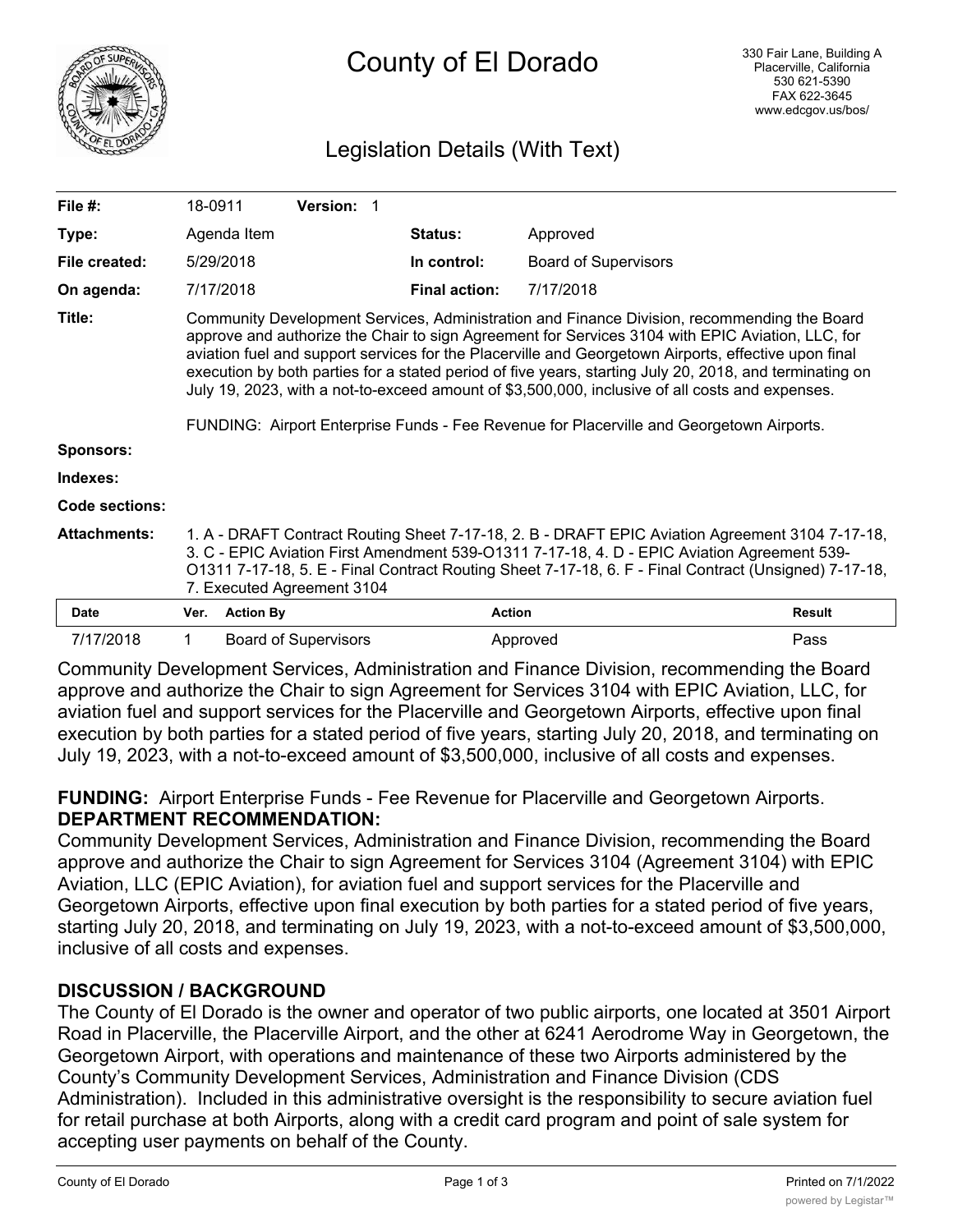On May 7, 2013 (Item 5), the Board awarded Request for Proposals (RFP) 13-405-039 to EPIC Aviation, as the low qualified bidder, and authorized the Chair to sign an agreement for services for a five-year award period in the amount of \$2,260,000. The current agreement, Agreement for Services 539-O1311 (Agreement 539-O1311), between the County and EPIC Aviation, became effective on August 14, 2013, with a stated term of March 20, 2013, through March 19, 2018 (Attachment D).

In anticipation of the upcoming expiration of Agreement 539-O1311, CDS Administration submitted a Requisition for Competitive Solicitations to the Procurement and Contracts Division of the County's Chief Administrative Office (County Procurement) on January 2, 2018. In response, County Procurement issued RFP 18-405-029 on January 29, 2018 for aviation fuel and related services including, but not limited to, delivery of aviation fuel to both Airports, product identification, credit card programs, point of sale and credit card imprinter equipment programs, product integrity programs, training and manuals, self-serve equipment, software improvements and updates, and other considerations and incentives. Eleven proposal requests were mailed, with three qualified responses received by the required proposal opening date of February 28, 2018, namely Avfuel, EPIC Fuel (registered trademark of EPIC Aviation LLC), and World Fuel Services (no local vendors provide such fuel and support services).

Recognizing additional time was needed to complete the RFP award process, CDS Administration was able to secure Board approval on March 13, 2018 (Item 13), of the First Amendment to Agreement 539-O1311, thereby extending the current term by four additional months, from March 19 to July 19, 2018 (Attachment C). Also included in this Amendment were necessary contract administration and article updates.

On June 12, 2018 (Item 5), the Board approved the recommendation of County Procurement to award RFP 18-405-029 to EPIC Aviation of Salem, Oregon, as the low qualified proposer, and further authorized the Chair to execute an agreement for services in the amount of \$3,500,000 for a fiveyear period. The Board also made findings, in accordance with County Ordinance Chapter 3.13, that is was more feasible and economical to contract out these needed services, as CDS Administration does not possess the ability to perform aviation fuel distribution and related support services.

Agreement for Services 3104 for aviation fuel and support services (Agreement 3104), between the County and EPIC Aviation, is now attached for Board consideration (Attachment B). Once approved, this new Agreement will be effective upon final execution by both parties for a stated period of five years, from July 20, 2018, to July 19, 2023, with a not-to-exceed amount of \$3,500,000, inclusive of all costs and expenses. Approval of Agreement 3104 ensures there will be no lapse in aviation fuel and related support services at either Airport.

# **ALTERNATIVES**

The Board could choose to:

1) Approve Agreement 3104, with a reduced not-to-exceed amount and/or a different term for services; or

2) Not approve Agreement 3104, resulting in a lapse in aviation fuel and related support services at both Airports, causing significant hardship to Airport users and a loss in fuel purchase revenue, until such time as a new RFP process can be conducted and a resulting award and contract found acceptable for approval.

## **OTHER DEPARTMENT / AGENCY INVOLVEMENT**